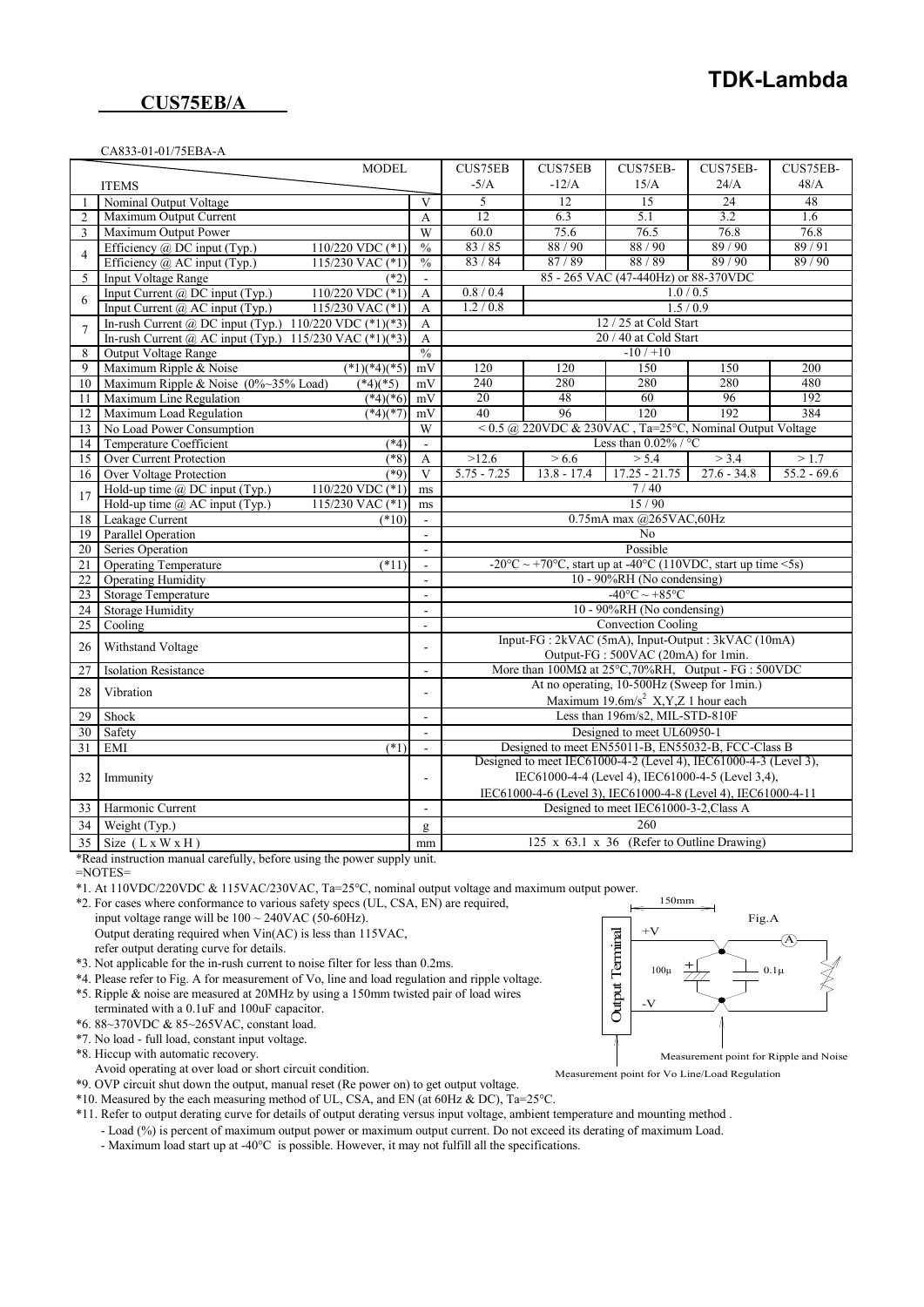# **CUS75EB/A**

## **OUTPUT DERATING**

CA833-01-02/75EBA

#### **OUTPUT DERATING VERSUS OPERATING AMBIENT TEMPERATURE (Ta)**

#### **1. CUS75EB-5/A**



**2. CUS75EB-12/A, -15/A, -24/A, -48/A**

| Ta $(^{\circ}C)$ | Load $(\% )$ |  |
|------------------|--------------|--|
| $-20 - 40$       |              |  |
|                  |              |  |